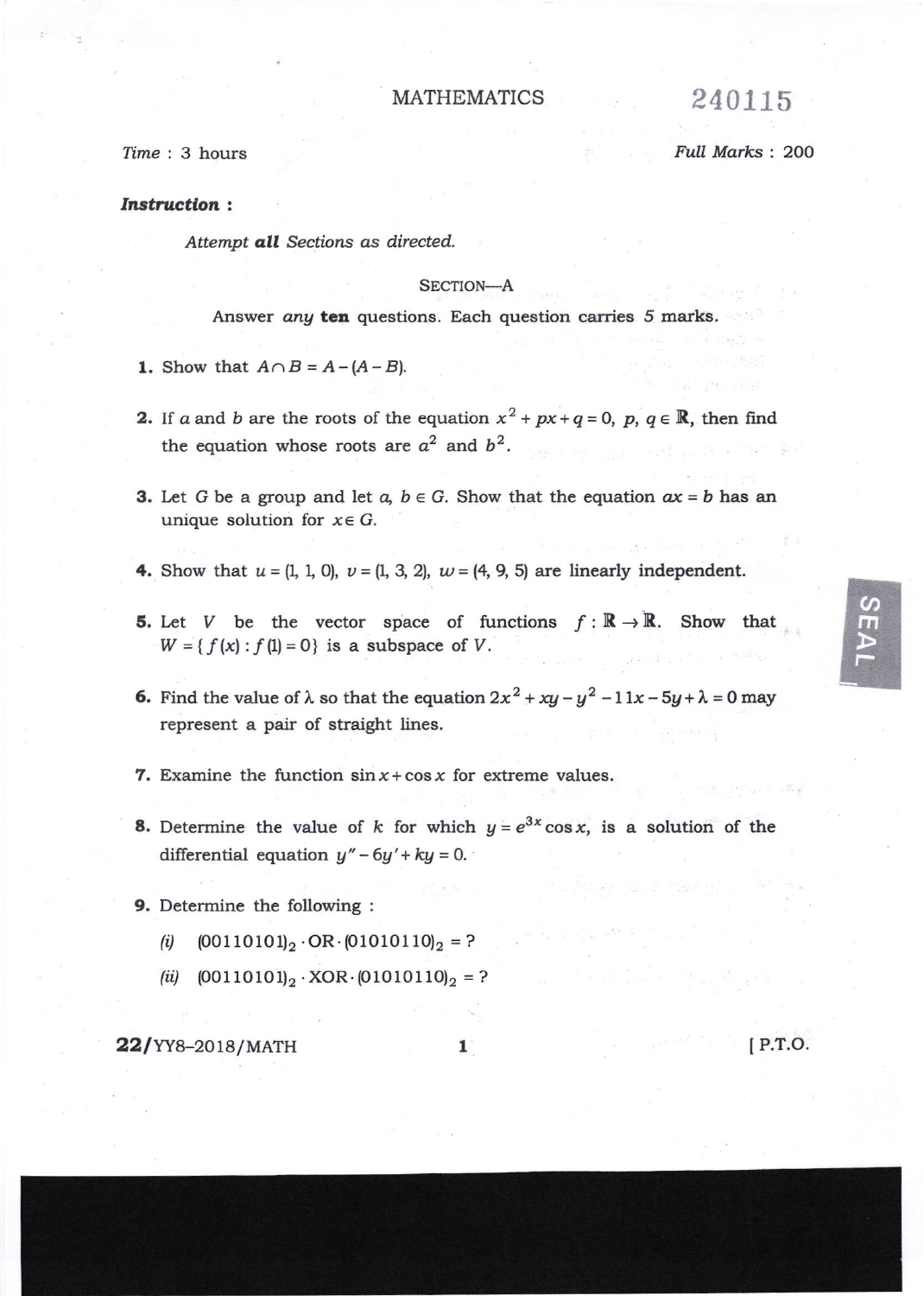**10.** Forces P, Q, R acting along  $\overrightarrow{IA}$ ,  $\overrightarrow{IB}$ ,  $\overrightarrow{IC}$ , where I is the incentre (point of intersection of internal angle bisectors) of the triangle ABC are in equilibrium. Show that

$$
\frac{P}{\cos\frac{A}{2}} = \frac{Q}{\cos\frac{B}{2}} = \frac{R}{\cos\frac{C}{2}}
$$

- 11. A particle  $P$  of mass 2 moves the X-axis attracted towards origin  $O$  by a force whose magnitude is numerically equal to  $8x$ . Further the particle has a damping force whose magnitude is numerically equal to 8 times the instantaneous speed. If it is initially at rest at  $x = 20$ , find (a) the position and  $(b)$  the velocity of the particle at any time  $t$ .
- 12. Show that the complex function  $f(z) = 2x^2 + y + i(y^2 x)$  is not analytic at any point.
- 13. A card is drawn from a well shuffled pack of cards. Find the probability that it is either a diamond or a king.
- 14. If the first quartile is 142 and semi-interquartile range is 18, find the median (assuming the distribution to be symmetrical).

### SECTION-B

Answer any ten questions. Each question carries 7 marks.

- **15.** Given that  $z = 2e^{\frac{\pi}{12}i}$  satisfies the equation  $z^4 = a(1 + \sqrt{3}i)$ , where a is real. Find the value of a. Also find the other three roots of the equation.
- **16.** For any two subgroups  $H$  and  $K$  of a group  $G$ , prove the following :
	- (a)  $H \cap K$  is a subgroup of G
	- (b) If H is normal in G, then  $H \cap K$  is normal in  $K$

22/YY8-2018/MATH

an warfel

2

网络运行 医软骨 医异体脊髓